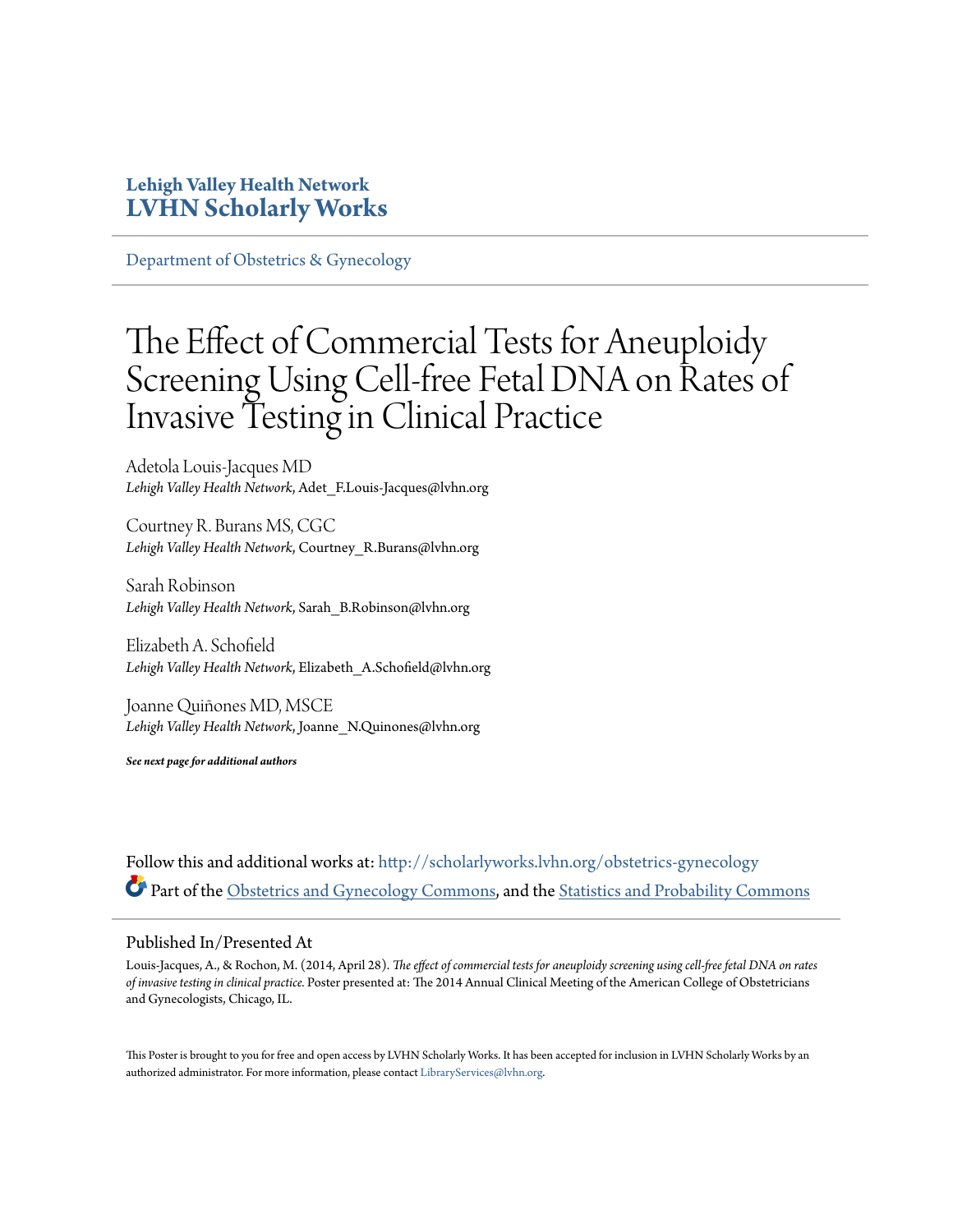### **Authors**

Adetola Louis-Jacques MD; Courtney R. Burans MS, CGC; Sarah Robinson; Elizabeth A. Schofield; Joanne Quiñones MD, MSCE; John C. Smulian MD, MPH; and Meredith Rochon MD